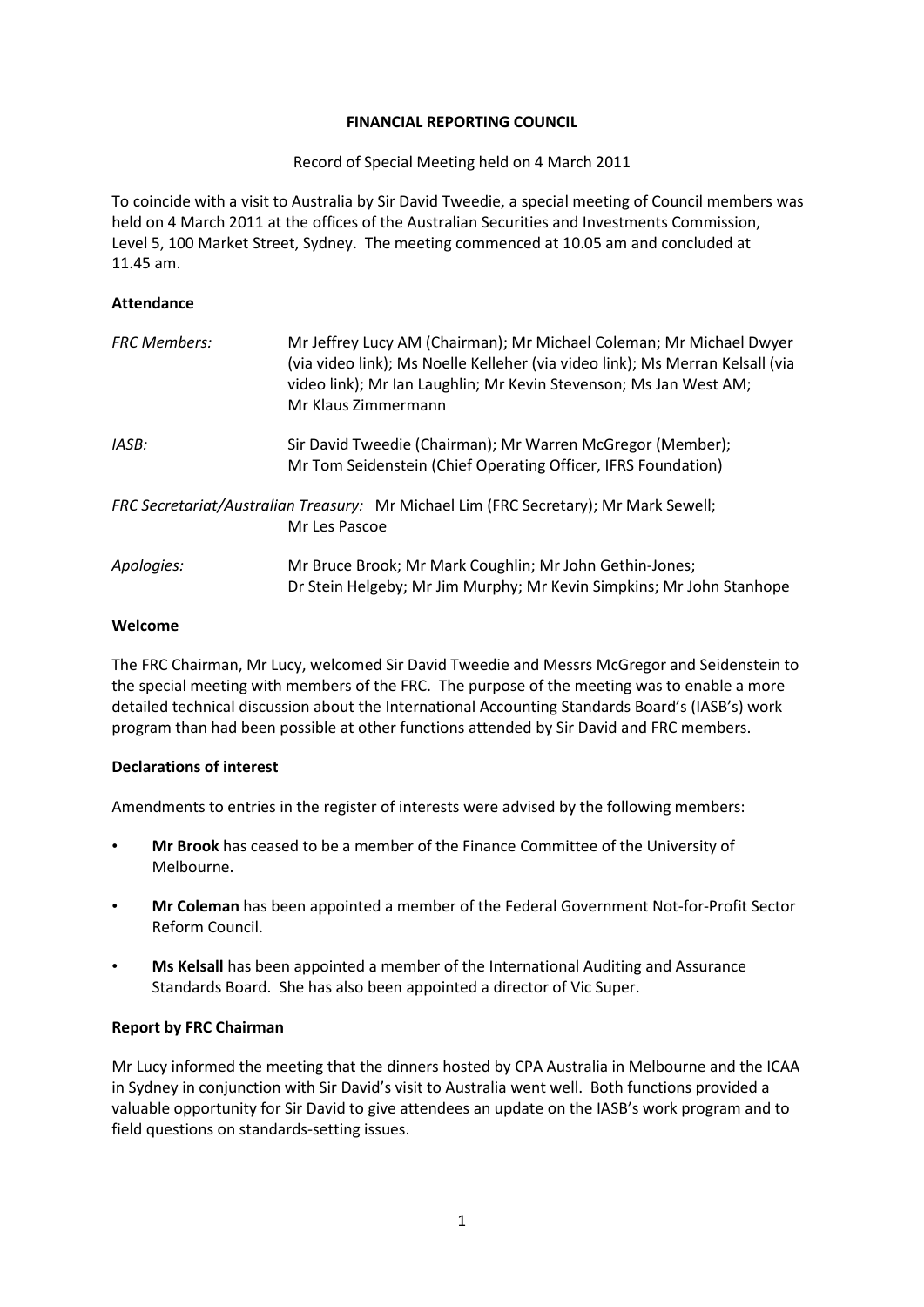Mr Lucy also informed the meeting that the Parliamentary Secretary to the Treasurer had advised him that he would not be reappointed for a further term as Chairman of the FRC when his current term ends on 10 March 2011. He said his replacement would be Ms Lynn Wood, a company director whose executive experience has included senior positions in the retail, property and finance sectors.

#### **Visit by IASB Chairman**

Mr Lucy thanked Sir David for his contributions to international financial reporting standards-setting over the last 10 years, and his support in general for Australia, as evidenced by his many trips here. He also thanked Mr McGregor for his many years of service on the IASB.

Sir David reciprocated by expressing his gratitude for the support he had received from Australia and from the FRC in particular. He mentioned that the early decision by Australia to adopt IFRS had been a major factor in driving the subsequent rapid spread of IFRS around the world. Sir David then discussed the crucial importance of the US SEC's forthcoming decision on whether to adopt IFRS and its possible consequences.

Mr Lucy asked whether there was anything the FRC could do to support the IASB's efforts in the USA. Sir David said that support in key forums such as the G20 and IOSCO would be very helpful. Mr Dwyer mentioned that the Chairman of ASIC currently held a key position in IOSCO as the Chair of the Joint Forum, and suggested that the FRC Chairman write to Mr d'Aloisio explaining the importance of the SEC's decision and asking for any assistance he could provide. Mr Lucy indicated that he was happy to do so.

Mr Seidenstein added that there were no obvious obstacles standing in the way of a positive decision by the SEC, but that it would still be a hard decision from the political point of view. He considered that the best support Australia could provide was to emphasise on appropriate occasions, such as public submissions, that we considered IFRS to be a quality product that was serving our interests well, to counteract the effect of criticism of IFRS from other parties.

Sir David discussed the IASB's convergence projects with the FASB, saying that on the whole they were progressing well towards completion by June. Mr Stevenson said that the number of new standards being developed would create a significant work load for the AASB this year, and that it will be important to carefully manage stakeholders and assist them in preparing for the impending changes. The impact of the new leasing standard on loan covenants was discussed, and the need to ensure that the banks are aware of the matter and adjust their documents accordingly. Mr Dwyer said that ASIC's Joint Chairs Committee was working on a project that included this issue; it was also mentioned that the FRC might need to become involved in talking to the banks if it became clear that problems were arising in implementing the new standard.

Sir David talked about the importance of the Asia-Oceania region and the Asian-Oceanian Standard-Setters Group (AOSSG) in particular. He welcomed the prospect of the AOSSG playing an active role in the development of IFRS, for example by contributing to key initiatives such as the forthcoming consultation on the IASB's post-convergence agenda later this year. It was noted that the annual meeting of the AOSSG will be held in Melbourne in November, and that there should be a discussion in the FRC about how to use this event strategically in the interests of Australia and the region.

Mr Seidenstein gave an overview of the two current reviews being conducted by the Trustees of the IFRS Foundation and the Monitoring Board. He emphasised that that while the processes followed by the two reviews are separate, communication between the trustees and the Monitoring Board will occur to ensure that the outcomes are coordinated. Issues raised so far in submissions to the Trustees' review include the scope of the IASB's work, the 3 tier governance structure, the due